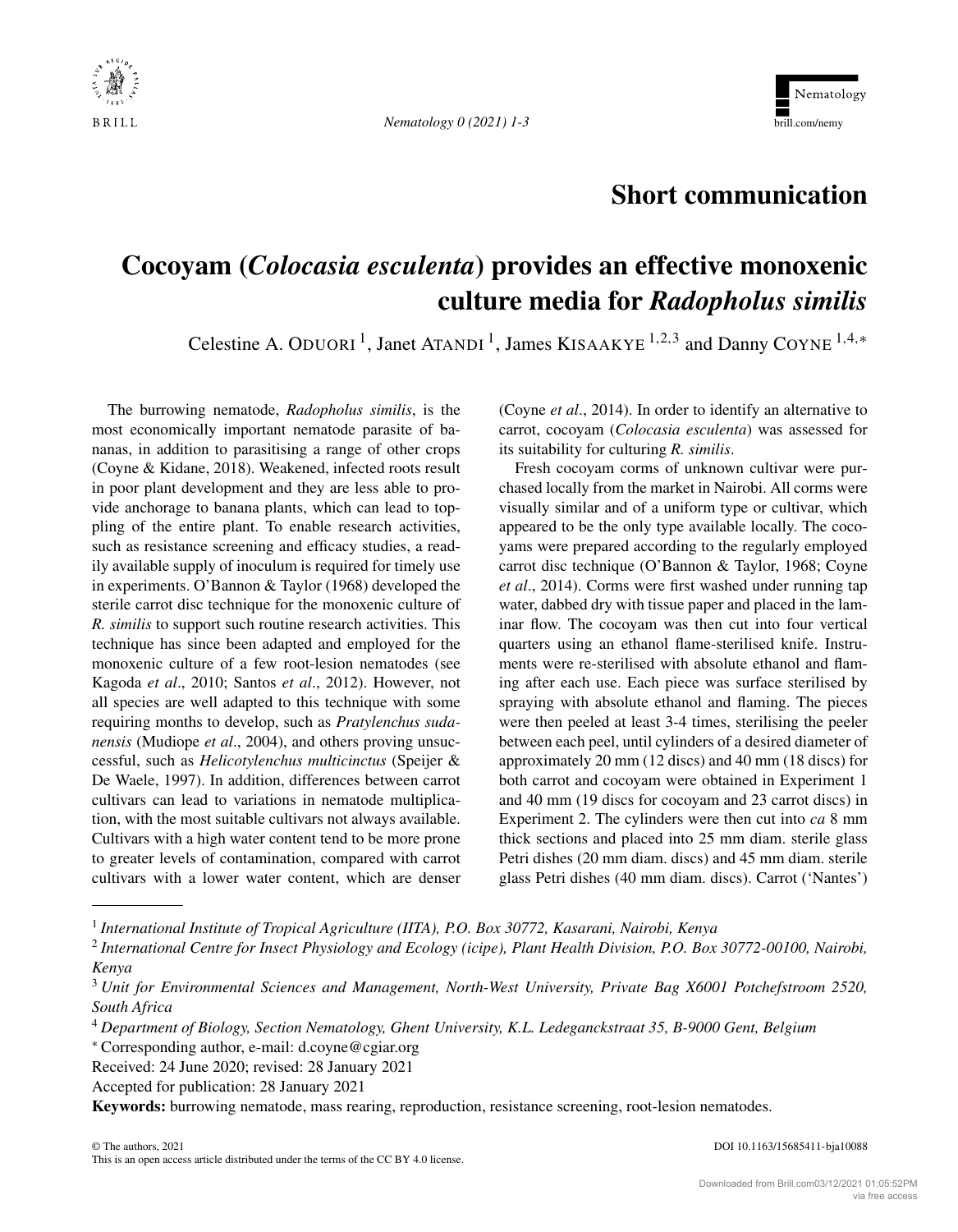discs, grown in-house at *icipe* campus, Nairobi, Kenya, were prepared in the same manner to compare nematode culturing with the cocoyam discs in both experiments. A monoxenic culture of *R. similis*, originating from banana and reared on carrot discs at the *icipe*-IITA Nematology Lab, *icipe* campus, was used to inoculate the discs. Nematodes were surface-sterilised with streptomycin sulphate solution at a concentration of 0.06 g  $(10 \text{ ml})^{-1}$ . Each cocoyam and carrot disc was inoculated with 100 sterile *R. similis* (females and juveniles), before sealing each Petri dish with parafilm, placing in a darkened container and maintained in an incubator at 27°C for 7 weeks. Discs were monitored for contamination on a weekly basis. Five  $(2 \times 20 \text{ mm} \text{ diam.}, 3 \times 40 \text{ mm} \text{ diam.})$  carrot and eight (5  $\times$  20 mm diam., 3  $\times$  40 mm diam.) cocoyam discs were discarded in Experiment 1 and six carrot discs and two cocoyam discs (40 mm) in Experiment 2 due to saprophytic fungal contamination. Nematodes could be observed in the water film on the Petri dish (Fig. 1) from about 2 weeks post-inoculation in both experiments. At



**Fig. 1.** Fresh cocoyam disc inoculated with 100 *Radopholus similis* showing nematodes accumulating at the edge of the 45 mm diam. sterile glass Petri dish, 3 weeks post-inoculation.

7 weeks post-inoculation, five discs each  $(2 \times 20 \text{ mm})$ diam.,  $3 \times 40$  mm diam.) of cocoyam and carrot were selected for assessment in Experiment 1, at the point that nematodes needed to be sub-cultured. In Experiment 2, seven discs of cocoyam and nine of carrot were assessed at 7 weeks and until no more nematodes emerged or they deteriorated. Nematodes were collected from carrots up to 10 weeks post-inoculation before they deteriorated completely and from cocoyam up to 16 weeks. The nematodes from each disc were rinsed off using 2 ml sterile distilled water, into a total 40 ml suspension. The mean density per disc was calculated from  $3 \times 2$  ml aliquots per disc and counted under a compound microscope. The cocoyam and carrot discs were then chopped into smaller pieces and placed individually on modified Baermann extraction plates to recover nematodes from within the tissue. Nematode data between carrot and cocoyam discs were analysed using the Kruskal-Wallis One-Way Analysis.

A mean ( $\pm$  standard error) of 59 037 ( $\pm$ 36 906) and 41 726  $(\pm 18218)$  females and juveniles were washed from the cocoyam and carrot disc surfaces, respectively, in Experiment 1. The populations comprised approximately 60% adult and 40% juveniles in Experiment 1. The mean number of vermiform *R. similis* recovered from the Baermann extraction amounted to  $11\,802$  ( $\pm 6053$ ) from cocoyam and 7886  $(\pm 4883)$  from carrot discs. Total mean nematode counts, therefore, were 70 839  $(\pm 42911)$  for cocoyam and 49 612 ( $\pm 23082$ ), or 29.97% lower, for carrot. Although not statistically different  $(\chi^2 = 0.01, df = 1, P = 0.92)$ , this equates to a multiplication factor of 708 for cocoyam *vs* 496 for carrot. In Experiment 2 a 30.1% difference  $(\chi^2$  = 1.48,  $df = 1$ ,  $P = 0.22$  was also recorded, with a mean of  $89\,456$  ( $\pm$ 11097) (multiplication of 894) nematodes recovered from cocoyam discs, compared with 62 522 ( $\pm$ 11 553) (multiplication of 625) from carrot. In Experiment 2, carrots had deteriorated completely by the 10th week, with no nematodes emerging, and were terminated. Nematodes continued to emerge from cocoyam discs, but with considerably reduced numbers, for a further 6 weeks, amounting to 9.5% of the total nematodes recovered (85 000 *vs* 894 555). The cocoyam discs remained in good condition, however, but nematode recovery was low. The *R. similis* multiplication in the current study compares with 280 times after 60 days using  $20$  mm  $\times$  15 mm diam. carrot discs in an improved method using a water agar combination (Santos *et al*., 2012). When assessing the use of *in vitro* alfalfa callus,